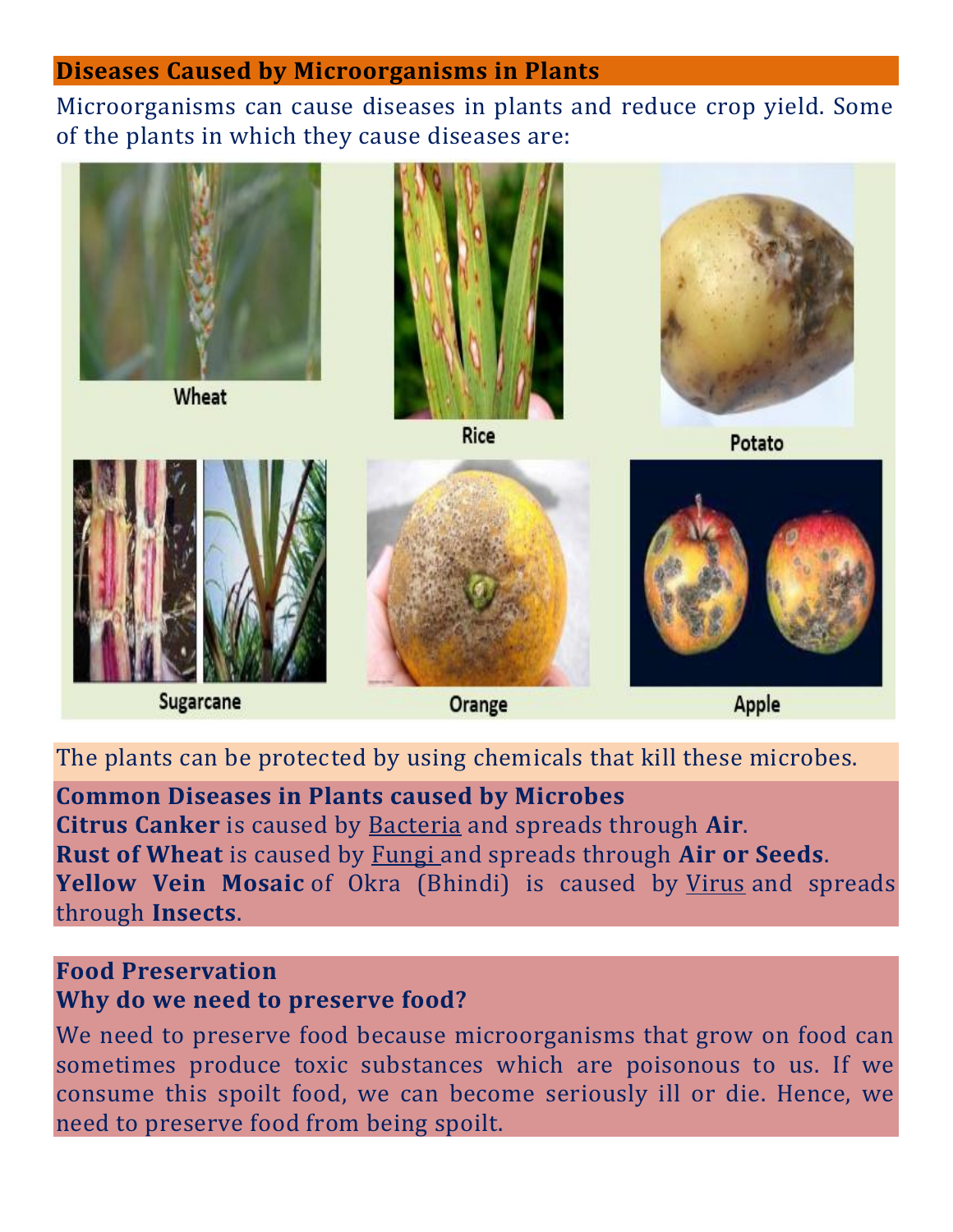# **Common Methods of preserving food are:**



#### **Use of Preservatives**

- . Preservatives are used in pickles, jams and squashes to protect them from spoilage.
- . Preservatives are common chemicals (such as salts and edible oils) that check the growth of microorganisms.
- . In pickles, we add salt or acid preservatives.
- . Two commonly used preservatives are sodium benzoate and sodium metabisulphite.



#### Use of Common Salt

.Meat and fish are covered with dry salt to check the growth of bacteria. .Salt is also used to preserve tamarind, amla, raw mangoes etc.



## **Use of Sugar**

. In jams, jellies and squashes, sugar is used as preservative. .Sugar reduces the moisture content and hence, inhibits the bacteria from growing and spoiling food.



### **Use of Oil and Vinegar**

- . Oil and vinegar are added to pickles, fruits, vegetables, fish and meat as preservatives.
- .Bacteria cannot survive in an environment with oil and vinegar.



#### Use of Hot and Cold Treatments

- .Boiling milk lasts longer as boiling kills many microorganisms.
- . Refrigerating food preserves as low temperature inhibits the growth of microbes.
	- .Pasteurisation is the process by which milk is heated to about 70oC for 15 to 30 seconds and then, chilled suddenly before storing it. It prevents the growth of microbes. We can use pasteurised milk without boiling as it is free from harmful microbes.
- . Pasteurisation was discovered by Louis Pasteur.



### **Use of Sealed Air-tight Packets**

. Dry fruits and vegetables are sold in air-tight packets as microbes cannot survive without air. Hence, the food does not get spoilt in air tight packets.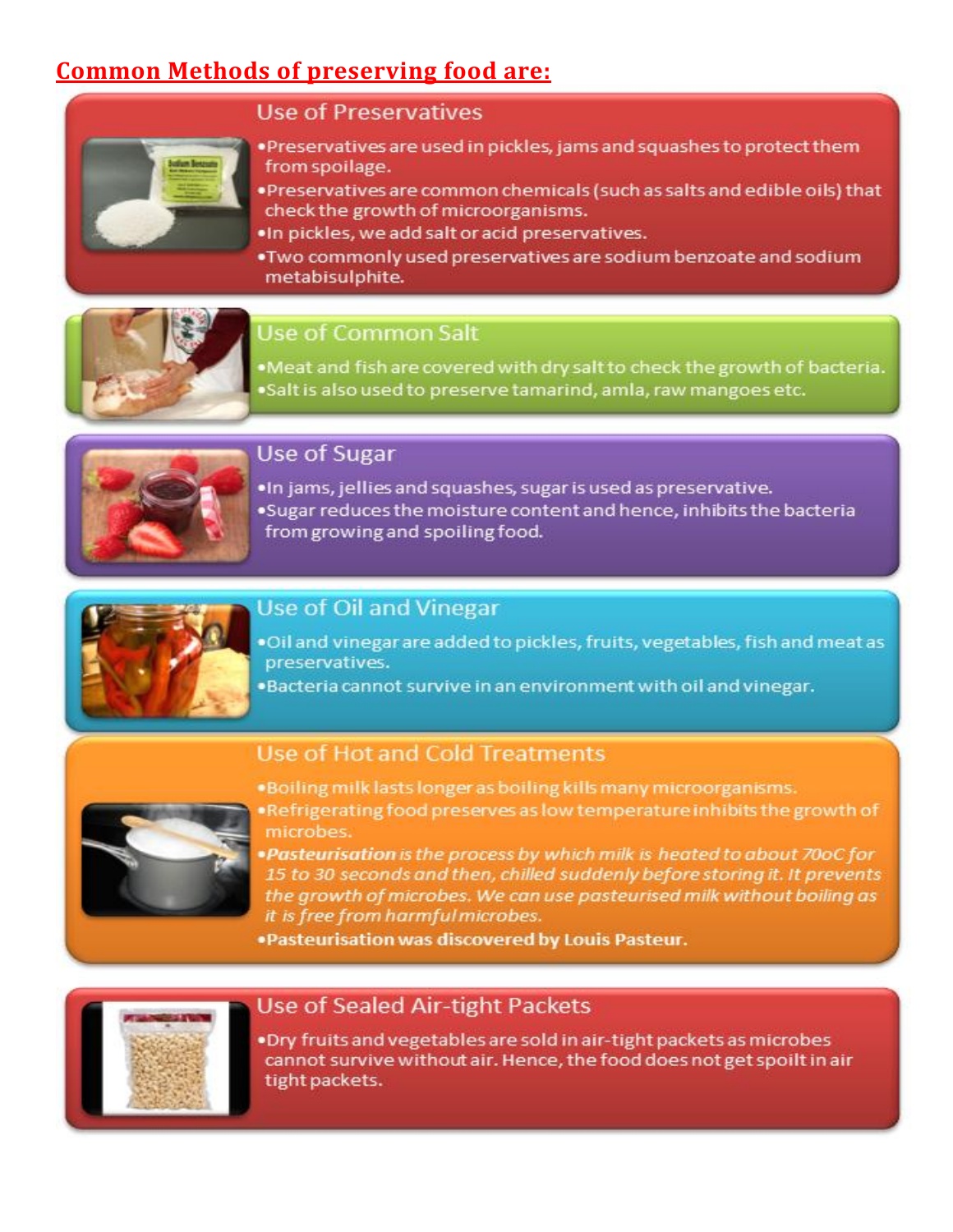# **Nitrogen Fixation**

Nitrogen constitutes 78% of our atmosphere.

In living organisms, it is found in:

- Proteins,
- Nucleic Acids,
- Chlorophyll, and
- Vitamins.

Atmospheric nitrogen cannot be used directly by the plants and animals. It gets fixed by either lightning or natural nitrogen fixers.



## **Nitrogen Cycle:**